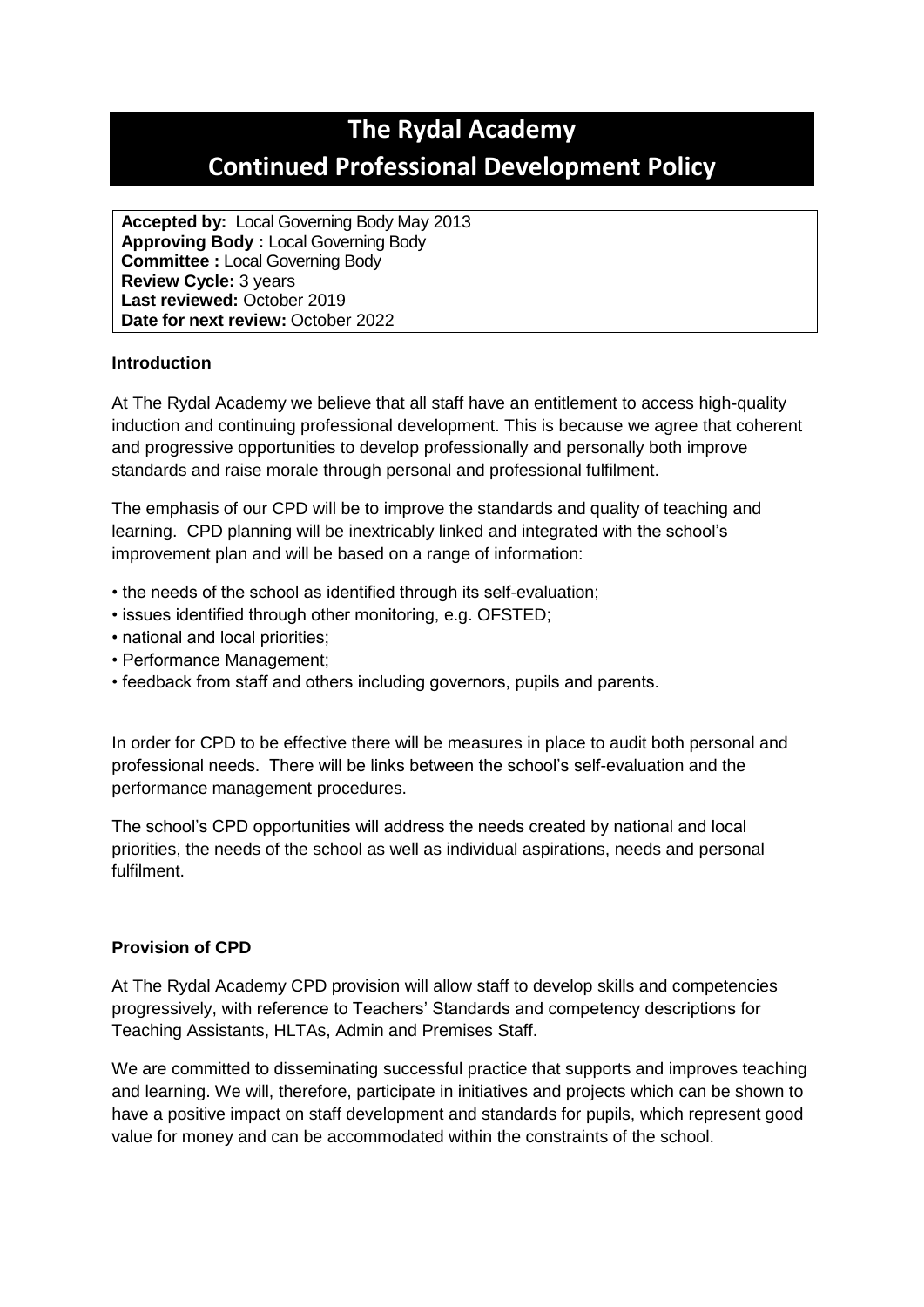#### **Leadership and Management of CPD**

The Headteacher and the Senior Leadership Team shall be responsible for identifying the school's CPD needs and those of the staff working within it. They will discuss the main CPD priorities with reference to the budgetary implications of addressing these needs.

CPD issues will be discussed, where necessary, at governing body meetings and be included as part of the Headteacher's report.

Subject Leaders will manage CPD within their subject area, and line managers within their departments.

# **Planning for Effective CPD**

CPD will be planned to balance use of resources with the aspirations and interests within the staff. CPD opportunities should meet the following criteria:

- meet identified individual, school or national development priorities;
- are based on good practice in development activity and in teaching and learning;
- help raise standards of pupils' achievements;
- respect cultural diversity;
- are provided by those with the necessary experience, expertise and skills;

• are planned systematically and follow the agreed programme except when dealing with emerging issues;

- are based, where appropriate, on relevant standards;
- are based on current research and inspection evidence;
- make effective use of resources, particularly ICT;
- are provided in accommodation which is fit for purpose with appropriate equipment;
- provide value for money;

• have effective monitoring and evaluation systems including seeking out and acting on user feedback to inform the quality of provision.

#### **Arrangements for CPD**

There will be robust, transparent arrangements for accessing CPD that are known to all staff.

Through Performance Management procedures there will be arrangements for annual discussions between staff and a Senior Member of Staff to discuss the following within the context of school priorities:

- needs and aspirations;
- methods of accessing CPD provision including appropriate funding;
- accreditation opportunities;
- ways of disseminating the training.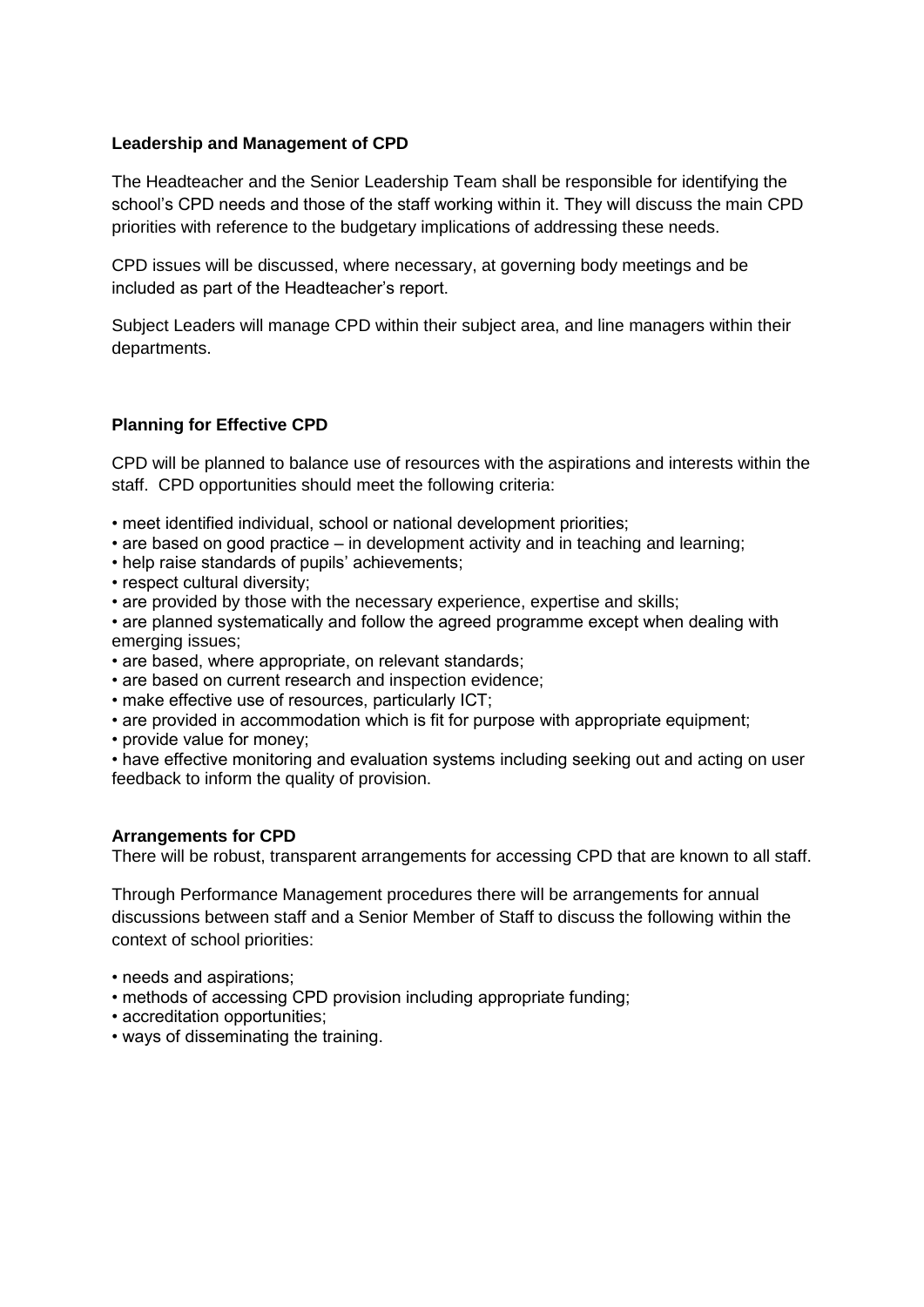# **CPD Guidance for Staff**

### **Plan ahead**

Any CPD activity should lead you to reflect on and improve or develop current practice. Making a plan for what you want to get out of the activity, both for yourself and for the wider setting, is an essential part of the process.

# **Involve colleagues**

Involving your wider team is also an important factor in ensuring the impact of CPD activities, as you may find it hard to implement new strategies or approaches on your own. Talk to year group colleagues, subject leaders and line managers, and make time to discuss what you are learning.

#### **Take action**

Clear planning of follow-up actions can ensure that the more challenging changes are made as well as the easy ones. By evaluating your own needs and development, and involving others, you will get the most out of your CPD activities and ensure that training becomes part of your ongoing career development and not just isolated episodes of interesting reflection

# **Responsibility for CPD**

The Senior Leadership Team has a responsibility to make relevant CPD available to staff where appropriate. Their focus will be on finding and sharing opportunities for CPD based on whole school priorities as well as identifying courses that may enhance the practice of individuals or groups.

As well as this, each member of staff holds responsibility for their own CPD and should actively seek out opportunities for development.